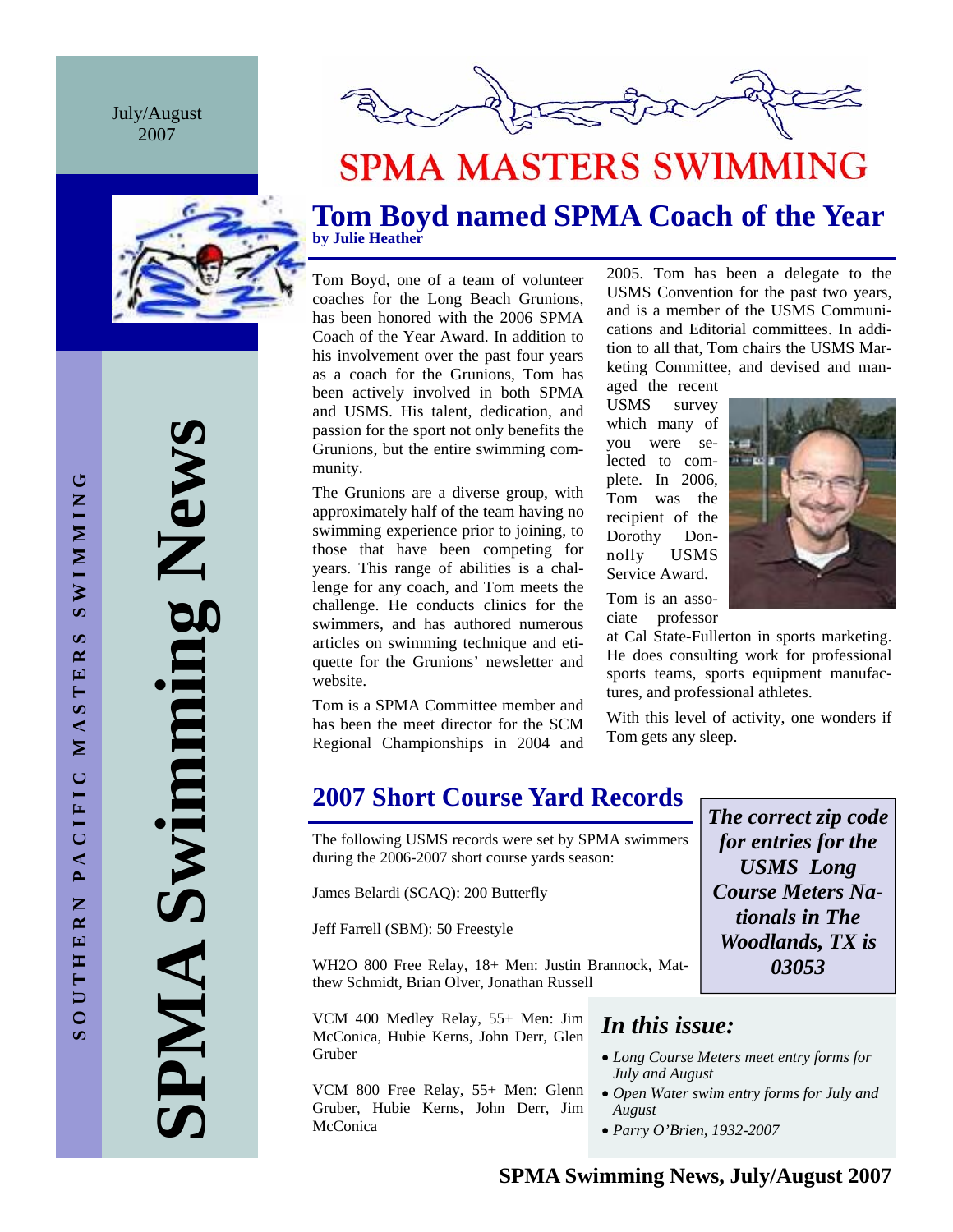# SWIM FOR LIFE!

### **SAN LUIS OBISPO, SANTA BARBARA (North) and KERN**

### **SANTA BARBARA (South) and VENTURA**

### **LOS ANGELES (North)**

**LOS ANGELES (Westside)** EL SEGUNDO MASTERS City of El Segundo (310) 524-2700 x2738

### **LOS ANGELES (Central and South)**

# **LOS ANGELES (South Bay)**

### **INLAND EMPIRE**

WINCHESTER: Play Hard Swim Hard Marcel Rinzler

## **ORANGE COUNTY**

COAST MASTERS Lou Giberson (949) 837-3091 HUNTINGTON BEACH SWIM CLUB<br>IRVINE NOVAQUATICS Mike Collins (949) 338-6682, NEWPORT BEACH: Team TYR Jeni Buys (949) 706-9991; gojeni@aol.com SAN CLEMENTE: San Clemente Swim Masters Rod Snyder (949) 366-1630; rdsnyder4@cox.net YORBA LINDA: East Lake Eagle Rays Bill Peery (714) 701-9440; widepe@yahoo.com **LAS VEGAS** 

ATASCADERO: Team K-man Jennifer Glenesk (805) 2376170; swimcoach@teamkman.org; www.teamkman.org BAKERSFIELD: Golden Wave Masters Rafael Guijarro (661) 472-7246; rago2000@sbcglobal.net BAKERSFIELD SWIM CLUB John Kraetsch, jfk1@mcjunkin.com; www.bakersfieldswimclub.org SAN LUIS OBISPO MASTERS Louise Butler (805) 543-9515; sloswimclub@sbcglobal.net; www.sloswimclub.org SAN LUIS OBISPO: Kennedy Club Masters Linda Stimson (805) 781-3488 x17; sloaquatics@kennedyclubs.com SANTA MARIA: Santa Maria Swim Club Cris Maxwell (805) 478-5801; maxwell.pca2@verizon.net VALYERMO: slowtwitch.com Mark Montgomery (310) 990-1400; montyman007@hotmail.com, slowtwitch.com

CARPINTERIA: Channel Island Vic Anderson (805) 403-5425, delphis13@msn.com OJAI: Ojai Masters Rick Goeden (805) 646-6884; theswimguy@sbcglobal.net SANTA BARBARA: UCSB Masters Jeremy Kipp (805) 893-2505; jeremykipp@cox.net SANTA BARBARA MASTERS Jon Bishop (805) 886-0050; coachjb@sbswim.org THOUSAND OAKS: Conejo Simi Aquatics Jon Irwin (310) 658-7276; jirwin@earthlink.net; www.csaswim.com THOUSAND OAKS: Daland Masters Leslie Daland-James (805) 495-5210; lesliedaland@yahoo.com VENTURA COUNTY MASTERS Steve Witcher (805) 650-0400; buenaswim@yahoo.com VENTURA: Rio Mesa Masters Toby Petty (805) 642-6674; tonthego00@sbcglobal.net

LANCASTER: Oasis Masters Tom Otto (661) 948-0057; ottolfixit@hotmail.com PASADENA: Caltech Masters Suzanne Dodd (626) 449-7536; sdodd@ipac.caltech.edu PASADENA: Rose Bowl Masters Chad Durieux (626) 564-0330; cdurieux@rosebowlaquatics.org SANTA CLARITA MASTERS Lance O'Keefe; lokeefe@santa-clarita.com; pool: (661) 250-3766

Raine Kishimoto (818) 222-2782 x 110; lkishimoto@cityofcalabasas.com LA WEST: UCLA Bruin Masters Gerry Rodrigues (310) 702-9327; swimpro@pacbell.net PORTER RANCH: Porter Valley Masters Amy Lau (818) 523-3981; amylau@earthlink.net WEST HOLLYWOOD AQUATICS Joel McKenna (310) 288-6555 (team hotline); info@wh2o.org; www.wh2o.org WOODLAND HILLS: Southwest Aq Masters Fred Shaw (818) 347-1637; swamfred@aol.com; www.swam.us

LA (various locations): SCAQ SCAQ Office (310) 390-5700; www.swim.net/scaq LA MID WILSHIRE: Meridian Swim Club Vanessa Mesia (310) 729-2971; vanessamesia@sbcglobal.net; meridiansportsclub.com

Kathy Davids (310) 643-6523, kdavids @socal.rr.com; www.southbayswimteam.org LONG BEACH: Alpert JCC Cindy Jarvis (562) 426-7601 x1047, cjarvis @alpertjcc.org, www.alpertjcc.org<br>LONG BEACH: Shore Aquatics Elodie Lynn (562) 644-5228, mimibobs @msn.com, www.shoreaquatics.com Elodie Lynn (562) 644-5228, mimibobs@msn.com, www.shoreaquatics.com CARSON/LOS ALAMITOS: Long Beach Grunions Ken Brisbin; info@lbgrunions.com; www.lbgrunions.com MANHATTAN BEACH: Magnum Masters Chuck Milam (310) 592-6010, cdmilam@hotmail.com, www.manhattancc.com RANCHO PALOS VERDES: Zenith Aquatics Shari Twidwell (310) 937-3535; shari@zapswimming.com

TORRANCE : LA Peninsula Swimmers Beth Overstreet (310) 214-9593; beth.ford@mindspring.com, www.lapmasters.org CORONA: Corona Aquatic Team Masters John Salvino (866) SWM-CRNA; coachsalvino@hotmail.com

MURRIETA: MESA Aquatic Masters Debbie Mone (951) 265-1454; msmone@msn.com; mesaaquatics.com PALMDALE: Palmdale Masters Joe Goss (661) 267-5611; jgoss@cityofpalmdale.org RIVERSIDE: Riverside Aquatics Assn. Eric Tanner (951) 313-9274; ertanner@gmail.com TEMECULA: City of Temecula Masters Gwen WIllcox (951) 694-6410; gwen.willcox@cityoftemecula.org<br>WALNUT: Buzzards Peak Masters Francis Neric (562) 713-4555, fneric@mtsac.edu Francis Neric (562) 713-4555, fneric@mtsac.edu YUCAIPA: Masters of Yucaipa Kathy Fellenz (909) 790-5544; junebug@cybertime.net

FULLERTON: FAST Masters Team Bill Jewell, swimbill@sbcglobal.net; fastswim.org Mike Collins (949) 338-6682, mcollins@multisports.com; www.novamasters.com IRVINE: UCI Masters Charlie Schober (949) 824-7946; ctschobe@uci.edu; www.masterswim.uci.edu<br>MISSION VIEJO MASTERS Mark Moore (949) 233-6521; swimoffice@mvnswim.org; mastersmvnswim.org Mark Moore (949) 233-6521; swimoffice@mvnswim.org; mastersmvnswim.org NEWPORT BEACH: Pacific Coast Aquatics Mark Desmond (949) 306-3599; markdesmond@highhopes.ws; pacificcoastaquatics.org SAN JUAN CAPISTRANO: Capo Masters Bert Bergen (949) 291-1659 (pool); info@capomasters.com; www.capomasters.com TUSTIN: SOCAL Aquatics Debra Cruze-Meyer (714) 639-1913; coachdebra@socalaquatics.com VILLA PARK: Orange Regional Comp. Aquatics Mark Tierney (714) 639-7531; coachmark@orca-aquatics.com

HENDERSON Southern Nevada Masters Frank Lowery (702) 400-2790; flowery719@cox.net; www.lowerysmultisport.com CITY OF LAS VEGAS MASTERS Victor Hecker (702) 247-7788; heckerrealestate@hotmail.com LAS VEGAS: Viva Las Vegas Masters Marie Girouard (702) 461-5354; mjvgutierrez@cox.net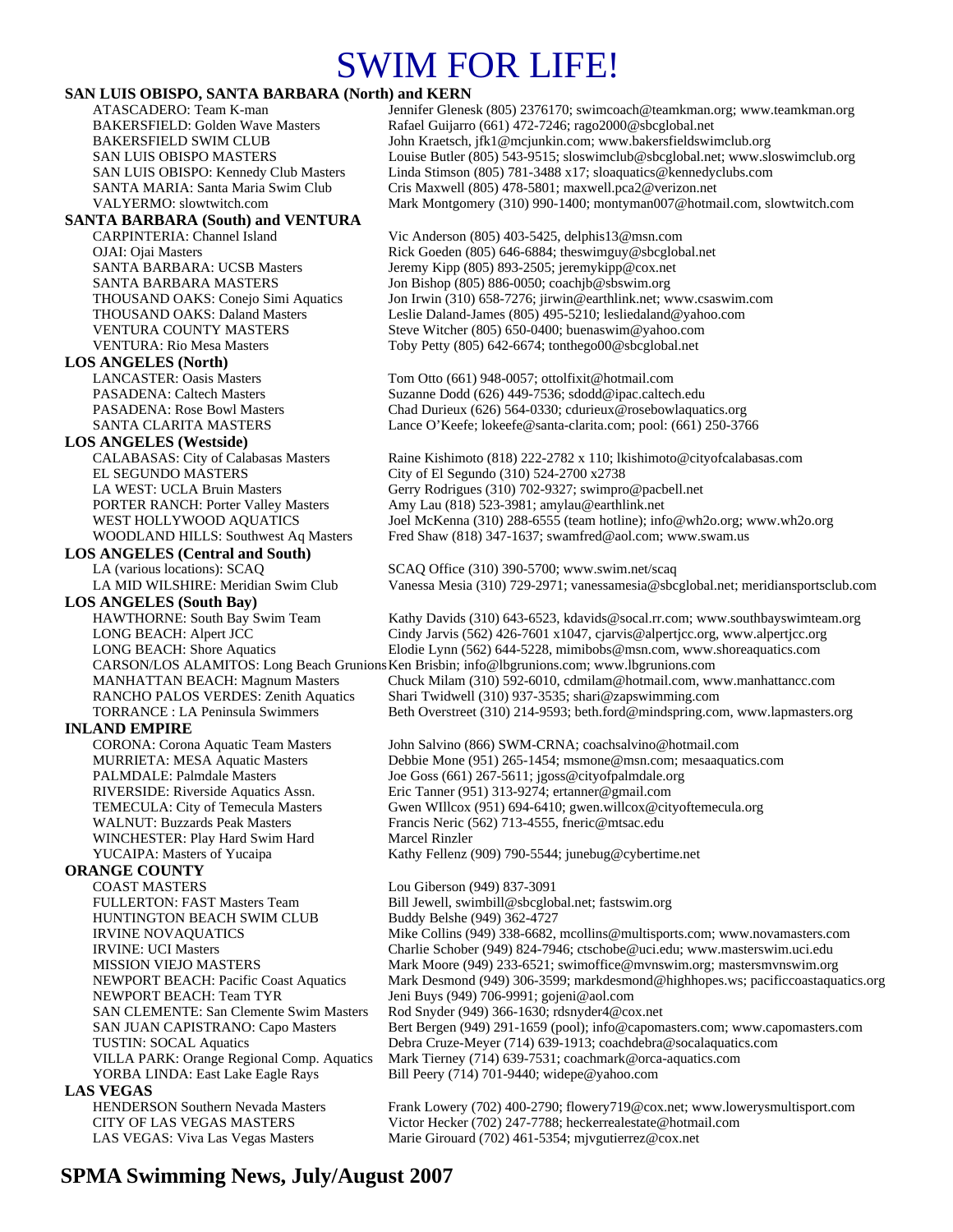# SPMA Competition Information and Instructions

**Rules:** Current USMS and SPMA rules will govern. All events are timed finals. Swimmers must check in with the Clerk of Course for deck seeded events that they wish to swim. After an event has been officially closed, swimmers may not check in. Age as of the last day of the meet determines age group for the meet for short course yards, and age as of December 31st of the year of competition determines age for long course and short course meters meets. You must be 18 years of age to register with SPMA and compete in meets.

**Eligibility:** Events are open to any **current** USMS registered swimmer or a foreign swimmer with a valid travel permit. SPMA swimmers are encouraged to submit their registration application with the submitted entry card, if NOT currently registered.

**Affiliation:** A swimmer's affiliation as stated on the consolidated entry card, if valid as of the first day of the meet, will apply throughout the meet, except that swimmers may unattach at any time.

**Submitted Times:** Please enter your best time, a reasonable estimate or a workout time. All times must be submitted on a SPMA consolidated entry card or a copy of a SPMA consolidated entry card (below). Do not mail in the meet entry form.

**Entry Confirmation:** To avoid any concern regarding receipt of entry card, enclose a self-addressed stamped envelope or postcard or mail card "Return Reply Request". No certified, registered or special delivery mail will be accepted. Receipt of entry will not be verified by phone.

**Strictly Forbidden**: Entering more than 5 individual events per day; using hand paddles in warm-up areas; diving in warm-ups unless in designated sprint lanes (entering the warm-up pool must be done with feet first with one hand in contact with the pool deck); use of any pacing device in competition; and smoking in any area where swimmers may be present.

**Open Water**: Swimmers using non-porous neoprene swim suits, wetsuits, or other non-porous attire will be ineligible for awards or place points.

> *Check out our website www.spma.net for up-to-date information*

SOUTHERN PACIFIC MASTERS ASSOCIATION • CONSOLIDATED ENTRY CARD

| Name         |                                      |                                                       |                                                                         |              |              | Female USMS $\#$ $-$<br>Male            |                                                                                                                                                                                                                                |              |                                      |           |                             |                                          |     |  |
|--------------|--------------------------------------|-------------------------------------------------------|-------------------------------------------------------------------------|--------------|--------------|-----------------------------------------|--------------------------------------------------------------------------------------------------------------------------------------------------------------------------------------------------------------------------------|--------------|--------------------------------------|-----------|-----------------------------|------------------------------------------|-----|--|
|              | Birthdate _______/ _______/ ________ |                                                       |                                                                         | Age_________ |              |                                         | Club and the contract of the contract of the contract of the contract of the contract of the contract of the contract of the contract of the contract of the contract of the contract of the contract of the contract of the c |              | $Phone($ $)$ $)$ $)$                 |           |                             |                                          |     |  |
| Event<br>No. | <b>FREESTYLE</b><br>(Submitted Time) | Event<br><b>BACKSTROKE</b><br>No.<br>(Submitted Time) |                                                                         |              | Event<br>No. | <b>BREASTSTROKE</b><br>(Submitted Time) |                                                                                                                                                                                                                                | Event<br>No. | <b>BUTTERFLY</b><br>(Submitted Time) |           | Event<br>No.                | <b>INDIV. MEDLEY</b><br>(Submitted Time) |     |  |
|              | 50                                   |                                                       | 50                                                                      |              |              |                                         | 50                                                                                                                                                                                                                             |              |                                      | 50        |                             |                                          | 100 |  |
|              | 100                                  |                                                       | 100                                                                     |              |              |                                         | 100                                                                                                                                                                                                                            |              |                                      | 100       |                             |                                          | 200 |  |
|              | 200                                  |                                                       | 200                                                                     |              |              |                                         | 200                                                                                                                                                                                                                            |              |                                      | 200       |                             |                                          | 400 |  |
|              | 400/500                              |                                                       |                                                                         |              |              |                                         |                                                                                                                                                                                                                                |              |                                      |           | FOR OFFICE USE ONLY         |                                          |     |  |
| 800/1000     |                                      |                                                       | No. of events ________ $\times$ \$ ________ = \$ _________<br>Surcharge |              |              |                                         |                                                                                                                                                                                                                                |              |                                      | Amt Rec'd |                             |                                          |     |  |
| 1500/1650    |                                      |                                                       | Total                                                                   |              |              |                                         |                                                                                                                                                                                                                                |              |                                      |           |                             |                                          |     |  |
|              | Include a copy of USMS card          |                                                       | Signature on back is REQUIRED!                                          |              |              |                                         |                                                                                                                                                                                                                                |              |                                      |           | Include a copy of USMS card |                                          |     |  |

Late or incomplete entries (no fee, incomplete entry card, incomplete enty data) or entries postmarked after due date MAY **BE REJECTED!** 

ALL MASTERS swimmers are required to send a photo-copy of their USMS card with their entry card. ALL Masters swimmers may be asked to show their USMS card if requested at the meet.

"I, the undersigned participant, intending to be legally bound, hereby certify that I am physically fit and have not been otherwise informed by a physician. I acknowledge that I am aware of all the risks inherent in Masters swimming (training and competition), including possible permanent disability or death, and agree to assume all of those risks. AS A CONDITION OF MY PARTICIPATION IN THE MASTERS SWIMMING PROGRAM OR ANY ACTIVITIES INCIDENT THERETO, I HEREBY WAIVE ANY AND ALL RIGHTS TO CLAIMS FOR LOSS OR DAMAGES, INCLUDING ALL CLAIMS FOR LOSS OR DAMAGES CAUSED BY THE NEGLIGENCE, ACTIVE OR PASSIVE, OF THE FOLLOWING: UNITED STATES MASTERS SWIMMING, INC., THE LOCAL MASTERS SWIMMING COMMITTEES, THE CLUBS, HOST FACILITIES, MEET SPONSORS, MEET COMMITTEES, OR ANY INDIVIDUALS OFFICIATING AT THE MEETS OR SUPERVISING SUCH ACTIVITIES.

In addition, I agree to abide by and be governed by the rules of USMS."

## **PLEASE SIGN:**

Is this your first Masters Meet? Yes No

Read the meet information sheet carefully. Make your check payable as shown on the meet information sheet and mail it to the address shown. 12/94

| DAIL __________                                |  |
|------------------------------------------------|--|
| Non-SPMA swimmers please include your address: |  |
| Street:                                        |  |

City, State, Zip: Electric Article Article Article Article Article Article Article Article Article Article Article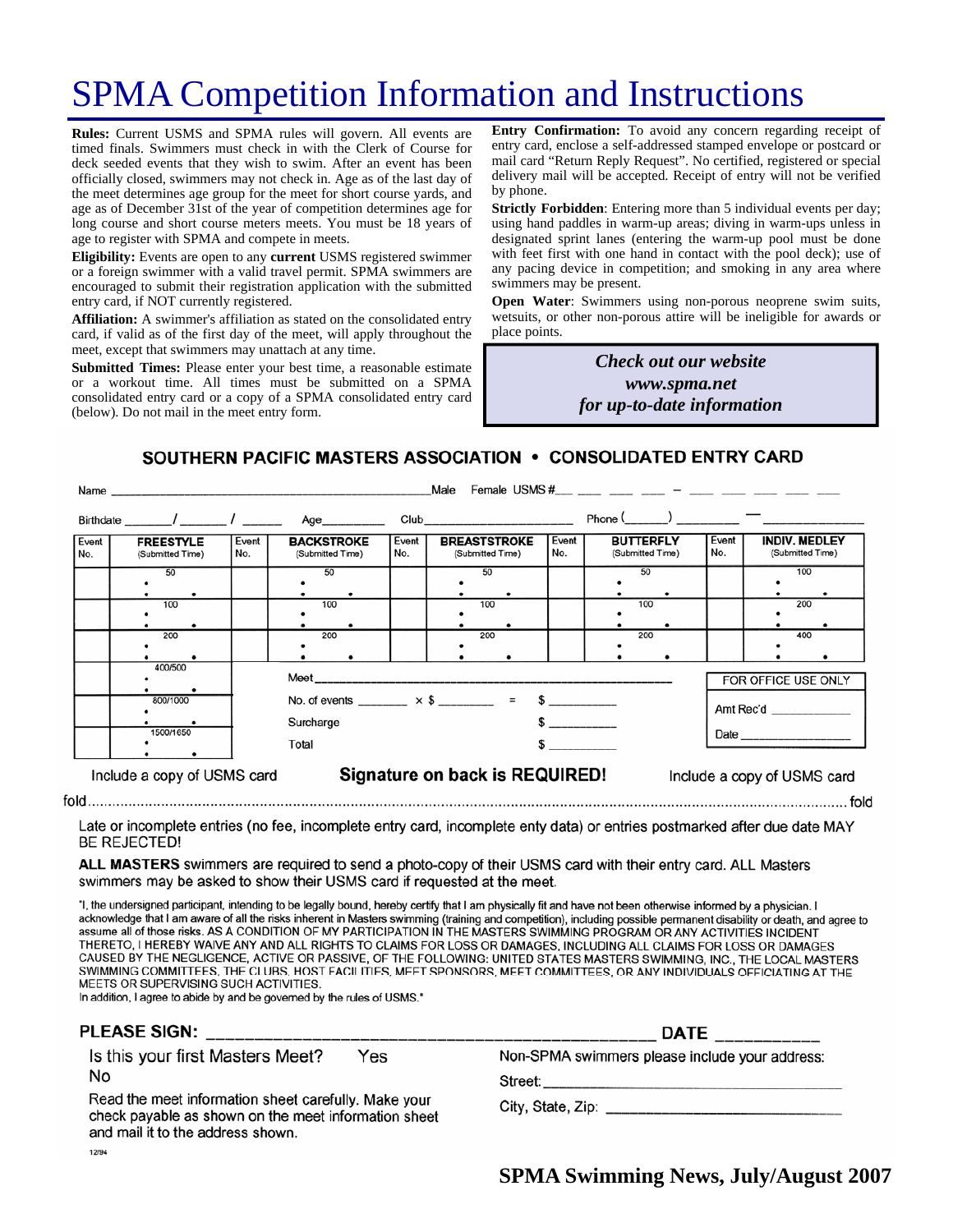# **Santa Barbara Masters Reg Richardson Memorial LCM Meet Saturday, July 14th, 2007**

### Sanction number: 337-023

**Directions:** The Reg Richardson Memorial Meet is part of Semana Nautica, Santa Barbara's annual summer sports festival, now in its 70th year! Learn more at www.semananautica.com. Los Banos Del Mar Pool, 401 Shoreline Drive, Santa Barbara. From the 101 Freeway going north, exit at Cabrillo Blvd. (offramp is in the fast lane). Turn towards the ocean and drive west along the beach. Cabrillo Blvd. becomes Shoreline Drive at Castillo St., which dead-ends at the pool. From the 101 Freeway going south, exit at Castillo St. Turn right and the pool is at the end of Castillo. Parking is available on Castillo St. and in the lot behind the pool. The parking lot entrance is west of the pool at Harbor Way and Shoreline Drive. There is a parking fee at the lot.

**Entries:** Pre-entry postmarked deadline: Thursday, July 5th. On deck registration permitted. Deck entries will close at 8:45 a.m. for the 1500 m Freestyle and 10:30 a.m. for all other events. Age on December 31, 2007 determines age group for the meet.

**Seeding:** All events will be deck seeded slowest to fastest, by entered time, ages and sexes combined. Check-in is not required in order to be deck seeded, except swimmers *must* check in to swim the 1500 m Freestyle.

**Relays:** The 200 m Freestyle relay will be deck-entered. Relay fees are \$5.00 per relay due upon entry. All relays must be submitted on SPMA relay forms that will be available at the meet. For each relay swimmer who is not entered in individual events, a signed liability release must be submitted with the relay entry.

**Awards:** Individual: SPMA ribbons for places 1 to 3. Relay: SPMA ribbons for first place.

**Entry Fees:** There is a \$25.00 flat fee per swimmer. For relayonly swimmers, the fee is \$5.00. Deck entries allowed for an additional \$10.00 charge.

**Checks payable to**: Santa Barbara Swim Club

Mail consolidated entry card, a copy of your 2007 USMS card, and check to: Santa Barbara Swim Club, P. O. Box 204, Lake Forest, CA 92609-0204.

**Questions:** Santa Barbara Swim Club Office (805) 966-9757, sbsc@sbswim.com. Meet Processing, Robert Mitchell, (949) 689- 7946, mitchellrobert@cox.net.

#### **Saturday, July 14, 2007**

Warm-up at 8:00 a.m. 1500 m Freestyle starts at 9:00 a.m.

1. 1500 m Freestyle

Additional warm-up after 1500 m Freestyle Event #2 starts at 11:00 a.m.

- 2. 100 m Freestyle
- 3. 100 m Breaststroke
- 4. 200 m Individual Medley
- 5. 50 m Freestyle
- 6. 200 m Butterfly
- 7. 50 m Breaststroke
- 8. 100 m Backstroke
- 9. 200 m Freestyle
- 10. 100 m Butterfly
- 11. 50 m Backstroke
- 12. 200 m Breaststroke
- 13. 50 m Butterfly
- 14. 200 m Backstroke
- 15. 200 m Freestyle Relay (men, women, or mixed; deck enter)

# **2006 Relay All-Americans**

**Los Angeles Peninsula Swimmers:** Duncan Q. McBride, Traci S. Granger, Victor E. Wagoner, Laurie Ayoob, Kirsten Bartholomew, Jane E McCall, Greg Heyes

**Long Beach Grunions:** Robert Davie, Thomas Boyd, Craig Coffin, Stephen Segreto

**Mission Viejo Masters:** Chip Polito, Abel Tong, Michael Heather, Britney Danfield, Erica Laughlin, Steve Steed, Andy Villarete, Jeff Taylor, Mark J. Longworth, Jimmy Hong, Takumi Mitsudome, Kevin Joyce, Glenn Gruber, Scott Weir, Christy Bode, Brooke Martin, Katie Haynes, Katie Moore

**Irvine Novaquatics:** Paul Carter, Jennifer Schumacher, Alison McGookin, Tim Shumate, Bernie Zeruhn, Felipe Delgado, Oswaldo Quevedo, Marcel Rinzler, Susanne Simpson, Steve West

**Team TYR:** Susan G. Von Der Lippe, Marika Mc Cue, Jennifer Stein, Michael Ruffner, Anna Pettis-Scott, Robbert-Paul Smit, Collette Sappey, Brent Bergstedt, Dan Wegner, Rich Saeger, Greg Rhodenbaugh, Matthew Eisenhuth, Brad Hibbard, Betsy Cleary, Jeff Commings

**UCLA Bruin Masters:** Laurie Dodd, Heather Shannon, Randy Eickhoff, Chris Hauty, Helen Geoffrion, Renate Winkler, Jenny Cook, George Bowers, Ian H. Maxtone-Graham, Christie Ciraulo, Vicki Serianni, Rachael Dillon, Laura Ferretti, Gerry Rodrigues, Peter O'Keeffe, Gretchen Ballard

**Ventura County Masters:** Kevin Lane, Mike Shaffer, Tom Olson, Hubie Kerns, John Derr, Jim **McConica** 

**West Hollywood Aquatics:** Tom Reudy, Brian Olver, Amy Dantzler, Joel McKenna, Kiley Ames-Klein, Mike Crosby, Chris Peckover, Matt Schmidt

# Expand your horizons!

Take a trip to a swim meet in a neighboring LMSC. For up-todate information check out these websites:

San Diego-Imperial: www.simasterswim.org

New Mexico: www.zianet.com/pdjang/nmms/index.htm

Arizona: www.arizonamasters.org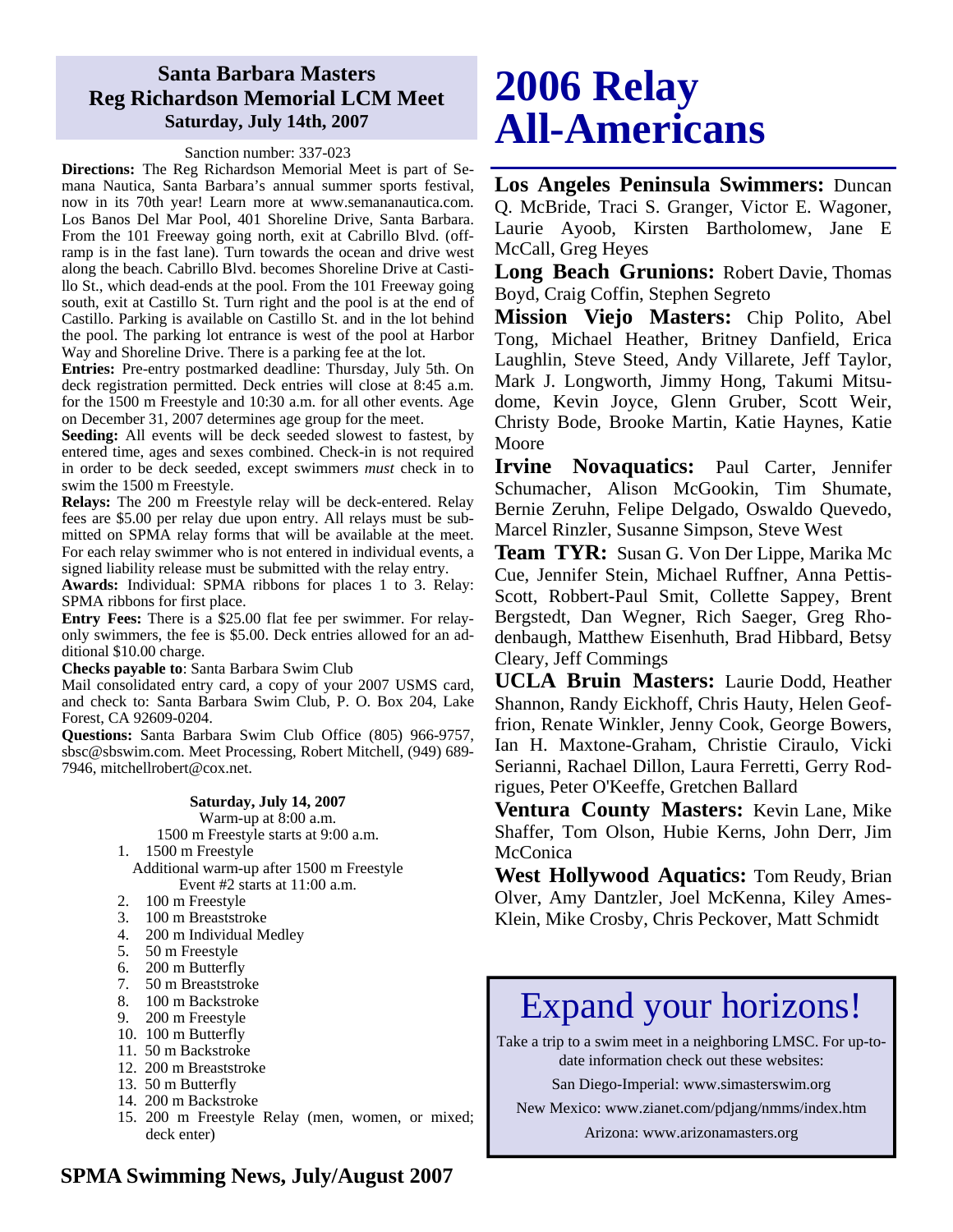# **Mission Viejo Nadadores 2007 SPMA LCM Championship Meet Friday to Sunday, August 3 - 5, 2007**

#### Sanction number: 337-024

**Directions:** Marguerite Recreation Center, 27474 Casta Del Sol, Mission Viejo, CA 92692. Take I-5 to the La Paz exit. Turn east on La Paz, left on Marguerite, and right on Casta Del Sol. Turn right at the first driveway. The swim parking lot is behind the tennis courts on the right with the exit being at the upper lot. Do not park in the tennis lot on Marguerite.

Fees: Flat fee of \$40.00 if postmarked on or before Tuesday, July 24th or online entries completed before midnight on July 24th. Entries postmarked or submitted after midnight on July 24th will be subject to a \$10.00 late fee. *ALL ENTRIES WILL BE REJECTED IF NOT RECEIVED BY 8:00 p.m., Saturday, July 28th.* On-line entries are encouraged. *NO INDIVIDUAL DECK ENTRIES ARE AL-LOWED.* Relay-only swimmers: Swimmers who plan to swim only in relays may do so, for a \$10.00 fee. Relay-only swimmers must also sign a consolidated entry card and may deck enter the meet. Swimmers are limited to entering and swimming a total of 7 individual events for the entire meet (but no more than 5 per day), plus relays.

**Seeding**: Men and women will be seeded together for the 400, 800 and 1500 m Freestyle and 400 m Individual Medley, based on entry time. Men and women will swim separately for all other individual events. Scoring will be separate, by gender and age group. All individual events will be seeded and swum slowest to fastest.

**Timing:** Electronic timing will be used. The meet hosts will make every effort to provide one timer for each lane. Swimmers from all clubs are expected to assist with timing. Clubs may be assigned lanes for timing, based on the number of their swimmers participating in the meet. Swimmers in the next heat should assist by stepping forward and pushing a timing system button for the finish of the swimmer in the preceding heat.

**Check-in:** Check-in is required for the 400, 800 and 1500 m Freestyle events and the 400 IM.

**Awards:** Individual: Custom medals for places 1st to 3rd, SPMA ribbons for places 4th to 6th for each age group and gender. Relays: Custom medals for 1st place, SPMA ribbons for 2nd and 3rd places. Special awards for high point male and female swimmer in each age group, based on points from individual events. Awards to top 8 clubs, based on combined scoring for men and women, individual events plus relays, including mixed relays.

**Entries:** Mail entry card, copy of 2007 USMS card, and check (payable to Mission Viejo Nadadores) to: MVN Masters Swimming, 25108-B Marguerite Parkway PMB #391, Mission Viejo, CA 92692. Receipt of entry will *NOT* be verified by phone. Send a SASE or stamped postcard for return receipt. On-line entries will be accepted at www.mastersmvnswim.org/2007SWZone.htm.

**Social Event**: MVN is planning a meet social on Saturday evening. Tickets are \$20 and limited to 75 people.

**Questions:** Call (949) 489-1847 or send an email to Mark Moore: coachmark@mastersmvnswim.org

#### **Friday, August 3rd Warm-up at 2:00 p.m. Meet starts at 3:00 p.m.**

Check-in for the 1500 m Freestyle will close at 2:30 p.m. 1. 1500 m Freestyle (Women, Men)

## **Saturday, August 4th Warm-up at 7:00 a.m.**

**Meet starts at 8:00 a.m.**  Check-in for the 400 m Freestyle will close at 7:30 a.m. 2. 400 m Freestyle (Women, Men) 3. Women's 50 m Butterfly 4. Men's 50 m Butterfly 5. 400 m Freestyle Relay\* (Women, Men, Mixed) 6. Women's 100 m Breaststroke 7. Men's 100 m Breaststroke 8. Women's 200 m Butterfly 9. Men's 200 m Butterfly 10. Women's 100 m Freestyle 11. Men's 100 m Freestyle 12. Women's 100 m Backstroke 13. Men's 100 m Backstroke 14. Women's 200 m Individual Medley 15. Men's 200 m Individual Medley 16. Women's 50 m Breaststroke 17. Men's 50 m Breaststroke 18. 400 m Medley Relay\* (Women, Men, Mixed)

19. 800 m Freestyle Relay\* (Women, Men, Mixed)

#### **Sunday, August 5th Warm-up at 7:00 a.m. Meet starts at 8:00 a.m.**

Check-in for the 800 m Freestyle will close at 7:30 a.m.

- 20. 800 m Freestyle (Women, Men)
- 21. Women's 200 m Backstroke 22. Men's 200 m Backstroke
- 23. Women's 50 m Freestyle
- 24. Men's 50 m Freestyle
- 25. 400 m Individual Medley (Women, Men)
- 26. Women's 100 m Butterfly
- 27. Men's 100 m Butterfly
- 28. Women's 50 m Backstroke
- 29. Men's 50 M Backstroke
- 30. Women's 200 m Freestyle
- 31. Men's 200 m Freestyle
- 32. Women's 200 m Breaststroke
- 33. Men's 200 m Breaststroke
- 34. 200 m Medley Relay (Women, Men)
- 35. 200 m Freestyle Relay (Women, Men)
- 36. Mixed 200 m Medley Relay
- 37. Mixed 200 m Freestyle Relay

\***Relays:** A swimmer may swim only one relay in each of events 5, 18, and 19 (e.g., Women, Men or Mixed). For entry information, please see the additional information online at www.spma.net.

*Please read the general information on entering swim meets on the third page of this newsletter!*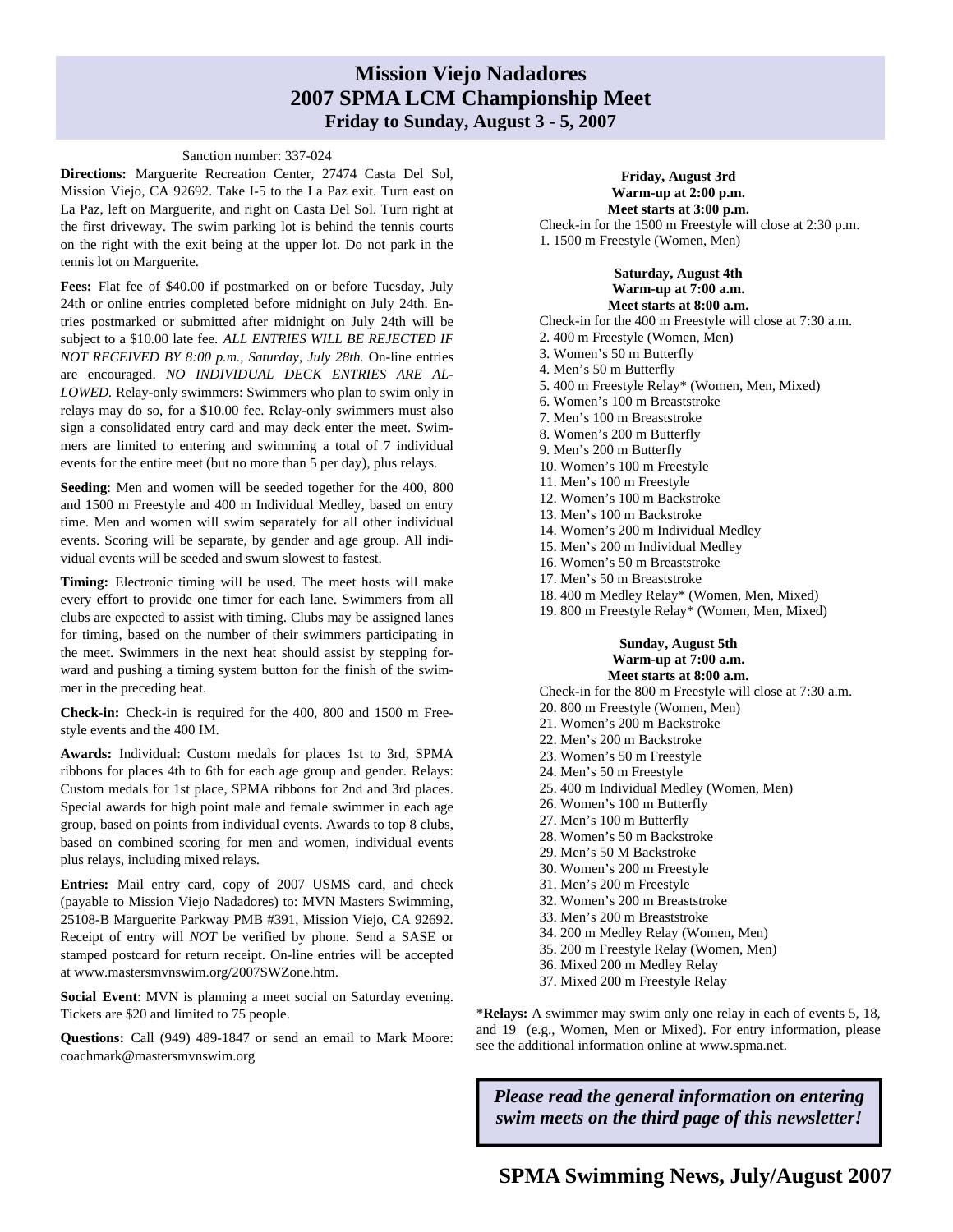# **Newport Beach Lifeguards Balboa-Newport Pier-to-Pier Saturday, July 7th, 2007**

#### Sanction number: 337-031

### **Distance:** 2 miles

**Location:** Start from the beach next to the Balboa Pier. 55 Fwy south, turns into Newport Blvd, turns into Balboa Blvd. Turn right at Palm St. light on the Balboa Peninsula. Park in municipal lot. Start at Balboa Pier and swim upcoast to finish at the Newport Pier.

**Check-in:** Registration begins at 9:00 a.m. at Lifeguard Tower "M," next to the Balboa Pier. The swim starts at 10:00 a.m.

**Entries:** Pre-registration is \$30 (includes a T-shirt) and is due by Tuesday, July 3rd. Register for both this swim and the August 25th Don Burns Corona del Mar swim for \$45. Deck entries welcome.

To enter, send a copy of your 2007 USMS card, an SPMA consolidated card, and your T-shirt size with your check payable to: N.B.O.L.A. Mail to: Nadine Turner, One Giverny, Newport Coast, CA 92657.

**Additional Information:** Nadine Turner, nadineturner3@cox.net; (949) 640-5350; www.newportlifeguard.org

# **Seal Beach Swim Club 37th Seal Beach Rough Water Swim Saturday, July 14th, 2007**

Sanction number: 337-033

**Distance:** 1-mile and 5-kilometer events.

**Location and directions:** Take the 405 Fwy to Seal Beach Blvd. South, turn right on Pacific Coast Hwy, and then left on Main St. Make a right turn on Ocean Ave. Parking is available in the lot on the left side for a fee. Note that parking on Ocean Ave. and side streets is limited to one hour.

**Check-in:** Check-in times vary with event. Check-in starts at 6:30 a.m. for the 5K swim, you must check in by 7:15 a.m., and the start is at 8:00 a.m. The 1-mile check-in is at 8:00 a.m. with an approximate 9:30 a.m. start time.

**Entries:** Pre-registration is \$25 and must be postmarked by Saturday, June 30th. Race day registration is \$30.

To enter, send a copy of your 2007 USMS card, and a completed SPMA consolidated card with your check payable to: Seal Beach Swim Club. Mail to: S.B.R.W.S., P. O. Box 605, Seal Beach, CA 90740.

**Additional Information:** Maria Fattal, (562) 430-1092; sbvbcmaria@yahoo.com; www.sealbeachswimclub.org

**For a complete list of open water events in the Southern California area, including those not sanctioned by SPMA, visit:** 

# *www.spma.net*

*Click on Open Water & Long Distance* 

# **Semana Nautica Sports Festival Santa Barbara 6-mile Swim Sunday, July 15th, 2007**

Sanction number: 337-032

#### **Distance:** 6 miles

**Location:** Goleta Beach to Arroyo Burro Beach, Santa Barbara. Start on the west side of Goleta pier. There is no charge for parking at either beach, carpooling from finishing beach will be arranged the morning of the swim. Water temperature varies from 58-65°F in June and July. This swim is for experienced swimmers ONLY! Participants must bring board/kayak and paddler to accompany them in the ocean swim. No wetsuits.

**Check-in:** Registration is at 7:30 a.m. The swim starts at 9:00 a.m.

**Entries:** Pre-registration is \$30 and entries must be received by Monday, July 9th. No beach entries. T-shirts are \$15.

To enter, send a copy of your 2007 USMS card, an SPMA consolidated card, and your T-shirt size with your check payable to: Jane Cairns, 5094 Cathedral Oaks Rd, Santa Barbara, CA 93111. Include a list of recent ocean swims completed.

**Additional Information:** Jane Cairns, (805) 886-8123, janeswims@juno.com

# **Long Beach Grunions Naples Island Swim Sunday, July 29th, 2007**

### Sanction number: 337-034

**Distance:** 1-mile Classic and 3-mile Challenge

**Location:** Alamitos Bay, near 5437 E Ocean Blvd., Long Beach (Bay Shore and 54th Place, between Ocean Blvd. and 2nd St.). Water temperature for this race is usually 63-69°F. The courses are located entirely within Alamitos Bay (no surf). Parking is available along Ocean Blvd. and in city lots (\$0.25 per 15 minutes). No parking along Bay Shore or 54th Place (tow-away zone).

**Check-in:** Check-in begins at 7:30 a.m. and closes at 8:45 a.m. The 1-mile starts at 9:00 a.m. and the 3-mile starts at 9:15 a.m., Anyone still in the water at 11:30 a.m. will be picked up and returned to the finish line. Swimmers with wetsuits are allowed but will not be eligible for awards.

**Entries:** Pre-registration is \$25 and must be postmarked by Saturday, July 21st. Fee includes T-shirt designed for this event and guaranteed to first 150 entrants. Race day registration (or if postmarked after July 21st) is \$30. Additional T-shirts may be pre-ordered for \$16. An alternate entry form can be found at www.spma.net/naples2007.

To enter, send a copy of your 2007 USMS card, a completed SPMA consolidated card (indicate 1-mile or 3-mile and T-shirt size) or the alternate entry form, with your check payable to: Long Beach Grunions. Mail to: 2007 Naples Island Swim, 2320 Carroll Park South, Long Beach, CA 90814.

**Awards:** Medals 1st to 3rd place in each age group in each race. **Additional Information:** John Makinson, (562) 433-0899, johnrufwtr@yahoo.com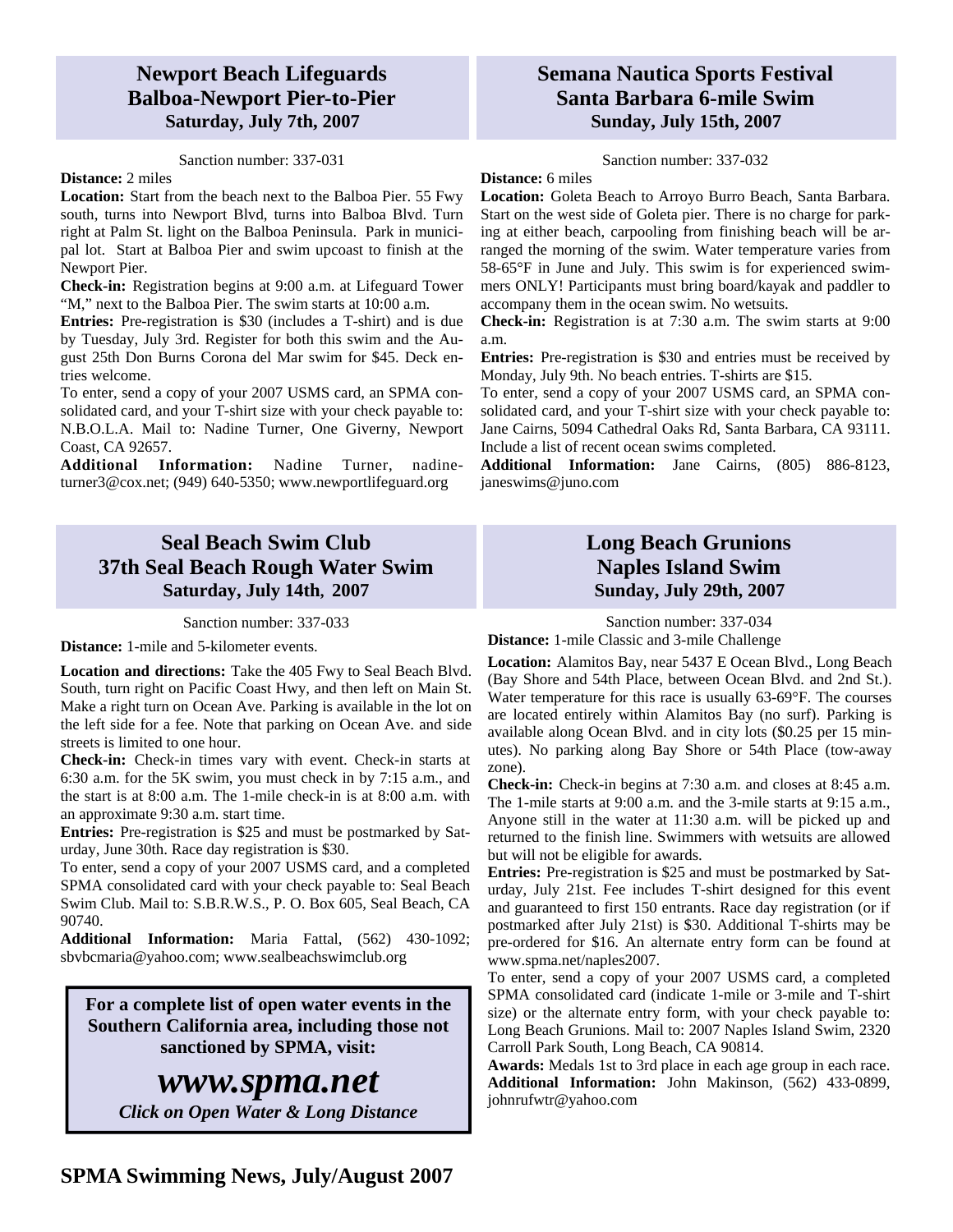# Parry O'Brien, 1932-2007, Master Athlete

The world lost one of it's greatest athletes when Parry O'Brien suffered a heart attack during his 500 yard freestyle at the SPMA Regional Championships in Santa Clarita on April 21st. Though the response by the lifeguards was swift and professional, he did not survive.

Parry was a member of United States Masters Swimming for the past 21 years. From 1993 to 2006, Parry had 58 individual and 3 relay USMS Top Ten times. The majority of these were in the butterfly events. Parry, along with his wife Terry, was a regular at nearly every SPMA meet.

Wayne McCauley, SPMA Chairman, put it best in a post on the USMS discussion forum:

"Parry was a great human, he touched all of us with his class. His wife was always there at every swim meet supporting Parry.

"When I first met him at a swim meet, I mentioned when I was in high school I tried the shot put, and it was the style of Parry O'Brien I learned from books. He smiled and made me feel at ease.

"Parry taught me a valuable lesson many years ago. Parry loved the 50 butterfly, he nearly washed his competitors over the lane lines when he dived in. I knew he was getting ready to do his 50 fly, he was pouring over several pages of

# **Long Beach Pacific Open Water Challenge Sunday, July 1st, 2007**

#### Sanction number: 337-035

#### **Distance:** 5 kilometers

**Location:** Belmont Pier, Long Beach (Ocean Blvd. and Termino Ave.). Water temperature for this race is usually 63-66°F. The course is located east of the pier and is inside of the breakwater (no surf). Parking is available along Ocean Blvd. and in city lots on both the west and east sides of the Belmont Plaza Olympic Pool (\$0.25 per 15 minutes).

**Check-in:** Check-in begins at 6:00 a.m. and closes at 9:15 a.m. The 5K starts at 9:30 a.m. Anyone still in the water 30 minutes past the time the first swimmer finishes will be picked up and returned to the finish line.

**Entries:** Pre-registration is \$25 and must be postmarked by Monday, June 25th. Fee includes short-sleeved T-shirt designed for this event. Race day registration (or if postmarked after June 25th) is \$35 (T-shirt sizes are not guaranteed for late entries). To enter, send a copy of your 2007 USMS card, an SPMA consolidated card or a registration form (download from our website, www.pacificopenwater.com) with your check payable to: International City Racing. Mail to: LBIM, 3000 Pacific Avenue, Long Beach, CA 90806.

**Awards:** Custom Pacific Open Water Challenge awards for 1st to 3rd place in each age group and overall top 3.

Additional Information: Stacy Embretson, sembretson@runicr.com, (562) 427-4606 x1.

a legal sized yellow pad. So I asked him what he was doing, and he showed me several pages filled with all the things he wanted to do during the 50 fly. Just imagine, perhaps 75 things he listed just for 50 yards of butterfly!

"I was amazed, here was a secret of how an Olympic Champion prepares.

"I tried it for my breaststroke races, starting with about 10 things and gradually working up to nearly 50 items.

"I challenge everyone to emulate Parry, try coming up with 25 items you want to do during one race. It's not easy.

"Parry will always be in my heart."

And lest we forget, Parry was known to the rest of the world as the man who revolutionized the shot put, and brought home Olympic medals from three successive Olympics.

# *Summer is here...please make sure to use sunscreen, sunglasses, and hats!*

# **Don Burns Corona del Mar 1-mile Swim Saturday, August 25th, 2007**

#### Sanction number: 337-036

**Distance:** 1 mile from the Corona del Mar jetty to the secluded cove of Little Corona and back.

**Location:** From the north: Take Hwy 73 to MacArthur Blvd. and follow it to Pacific Coast Hwy. Turn left to Marguerite Parkway. Turn right on Marguerite then right again at Ocean Blvd. This will take you to a large driveway down to the city parking lot on the beach (\$10) or park on the street and walk down. From the south: Take Hwy 73 to Newport Coast Rd. Turn left and follow it to Pacific Coast Hwy. Turn right to Marguerite Parkway and follow directions above.

**Check-in:** Registration is at 9:00 a.m. at Lifeguard Tower #3 (next to the jetty). The swim starts at 10:00 a.m.

**Entries:** Entries are \$30 and include a T-shirt. Additional Tshirts are \$10. Deck entries welcome.

To enter, send a copy of your USMS card, an SPMA consolidated card, and your T-shirt size with your check payable to: N.B.O.L.A., c/o Nadine Turner, One Giverny, Newport Coast, CA 92657.

**Additional Information:** Nadine Turner, (949) 640-5350, nadineturner3@cox.net.